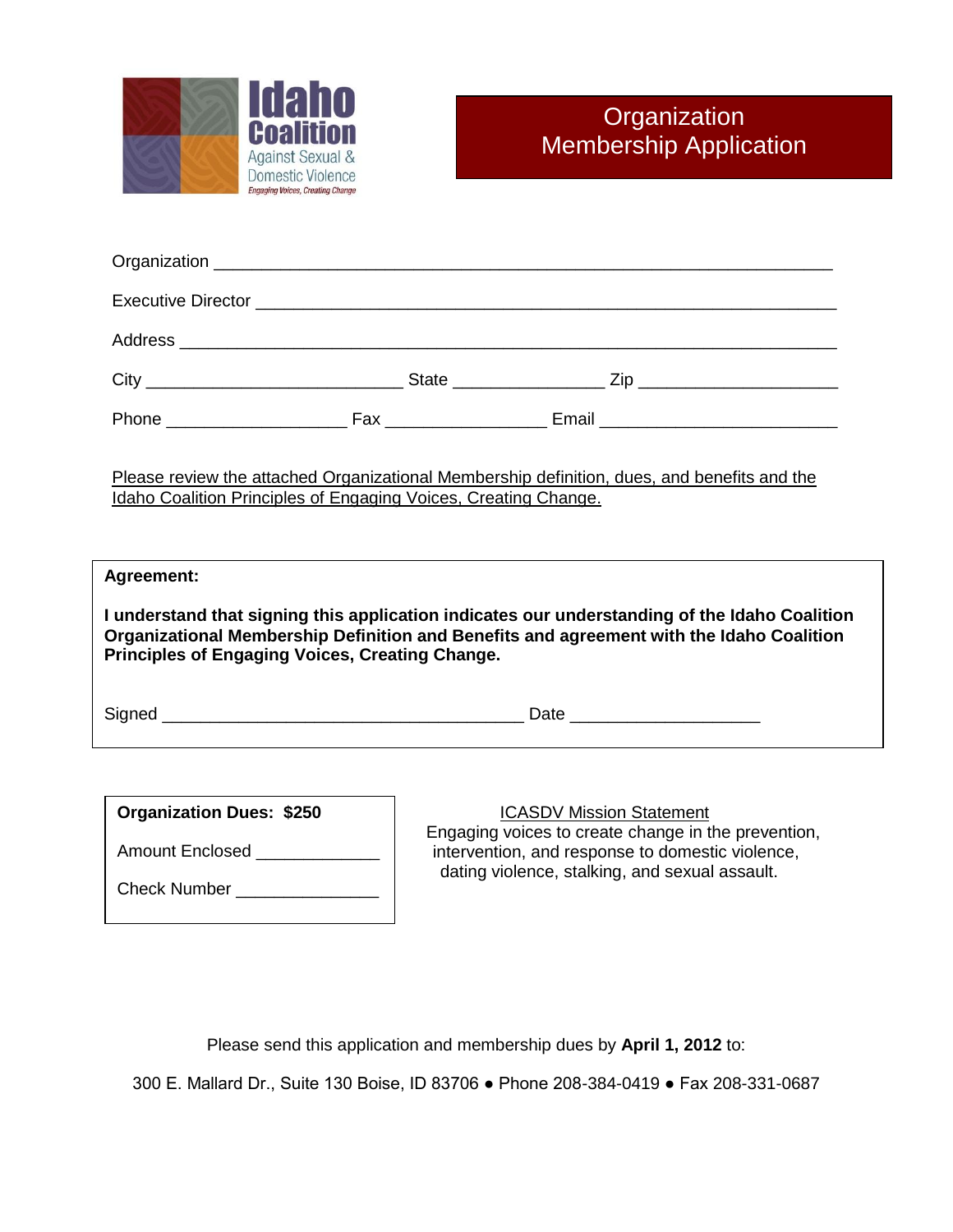|                                                              | <b>Program Members</b>                                                                                                                                                                                                                                                                                                                                                                                                                                                                                                                                                                                                                                                                                                                                                                                                                                                         | <b>Organizational Members</b>                                                                                                                                                                                                                                                                                                                                                                                                                                                                                                                                                                                                                                                                                                                                                                                              |
|--------------------------------------------------------------|--------------------------------------------------------------------------------------------------------------------------------------------------------------------------------------------------------------------------------------------------------------------------------------------------------------------------------------------------------------------------------------------------------------------------------------------------------------------------------------------------------------------------------------------------------------------------------------------------------------------------------------------------------------------------------------------------------------------------------------------------------------------------------------------------------------------------------------------------------------------------------|----------------------------------------------------------------------------------------------------------------------------------------------------------------------------------------------------------------------------------------------------------------------------------------------------------------------------------------------------------------------------------------------------------------------------------------------------------------------------------------------------------------------------------------------------------------------------------------------------------------------------------------------------------------------------------------------------------------------------------------------------------------------------------------------------------------------------|
| <b>Categories of</b><br><b>Membership -</b><br><b>Bylaws</b> | Community-based nonprofit domestic<br>violence, dating violence, stalking<br>and/or sexual assault victim advocacy<br>and service provider programs in Idaho<br>whose primary purpose is to work on<br>behalf of domestic violence, dating<br>violence, stalking, and/or sexual assault<br>victims through direct services,<br>advocacy, or social change efforts.                                                                                                                                                                                                                                                                                                                                                                                                                                                                                                             | Governmental organizations or non-<br>governmental for profit domestic violence,<br>dating violence, stalking and/or sexual<br>assault victim service providers,<br>corporations, businesses, or allies.                                                                                                                                                                                                                                                                                                                                                                                                                                                                                                                                                                                                                   |
| <b>Annual Dues</b>                                           | <b>Operating Budget</b><br><b>Dues</b><br>$0 - $50,000$<br>\$50.00<br>$50,001 - 100,000$<br>\$100.00<br>$100,001 - 200,000$<br>\$200.00<br>200,001 - 300,000<br>\$300.00<br>$300,001 - 400,000$<br>\$400.00<br>$400,001 - 500,000$<br>\$500.00<br>$500,001 - 600,000$<br>\$500.00<br>$600,001 - 700,000$<br>\$500.00<br>700,001 - 800,000<br>\$500.00<br>800,001 - 900,000<br>\$500.00<br>900,000+<br>\$500.00                                                                                                                                                                                                                                                                                                                                                                                                                                                                 | <b>Dues</b><br>\$250                                                                                                                                                                                                                                                                                                                                                                                                                                                                                                                                                                                                                                                                                                                                                                                                       |
| <b>Responsibilities</b>                                      | Payment of annual dues<br>$\bullet$<br>Agree and adhere to Principles<br>$\bullet$<br>Participate in selection of new<br>$\bullet$<br>Board members                                                                                                                                                                                                                                                                                                                                                                                                                                                                                                                                                                                                                                                                                                                            | Payment of annual dues<br>$\bullet$<br>Agree and adhere to Principals<br>$\bullet$<br>Participate in selection of new Board<br>$\bullet$<br>members                                                                                                                                                                                                                                                                                                                                                                                                                                                                                                                                                                                                                                                                        |
| <b>Benefits</b>                                              | No registration costs for unlimited<br>$\bullet$<br>program staff for any statewide<br>training event, such as the<br>Membership Training and the fall<br>Summit<br>Monthly communications from<br>$\bullet$<br>Coalition<br>Opportunity to participate in<br>$\bullet$<br>trainings, networks, and meetings<br>organized by the Coalition<br>Opportunity to access travel<br>scholarships<br>Opportunity to be a sub-grantee or<br>$\bullet$<br>a pilot site on federal grants<br>Access to specialized training and<br>$\bullet$<br>capacity building, technical<br>assistance and legal and other<br>research.<br>Awareness and/or educational<br>materials at no cost for reasonable<br>quantities given the community<br>population and need<br>Opportunity to hold 60% of the<br>positions on the Board of Directors.<br>State and national policy advocacy<br>$\bullet$ | No registration costs for two persons<br>$\bullet$<br>for any statewide training event, such<br>as the Membership Training and the<br>Fall Summit and a reduced (50%)<br>registration fee for an additional 10<br>persons<br>Monthly communications from the<br>$\bullet$<br>Coalition<br>Opportunity to participate in trainings,<br>$\bullet$<br>networks, and meetings organized by<br>the Coalition<br>Opportunity to be a sub-grantee or a<br>$\bullet$<br>pilot site on federal grants<br>Access to specialized training and<br>$\bullet$<br>technical assistance.<br>Awareness and/or educational<br>$\bullet$<br>materials at no cost and at a reduced<br>costs for orders of more than 100 of<br>an item in one year<br>Opportunity to hold up to 40% of the<br>$\bullet$<br>positions on the Board of Directors. |